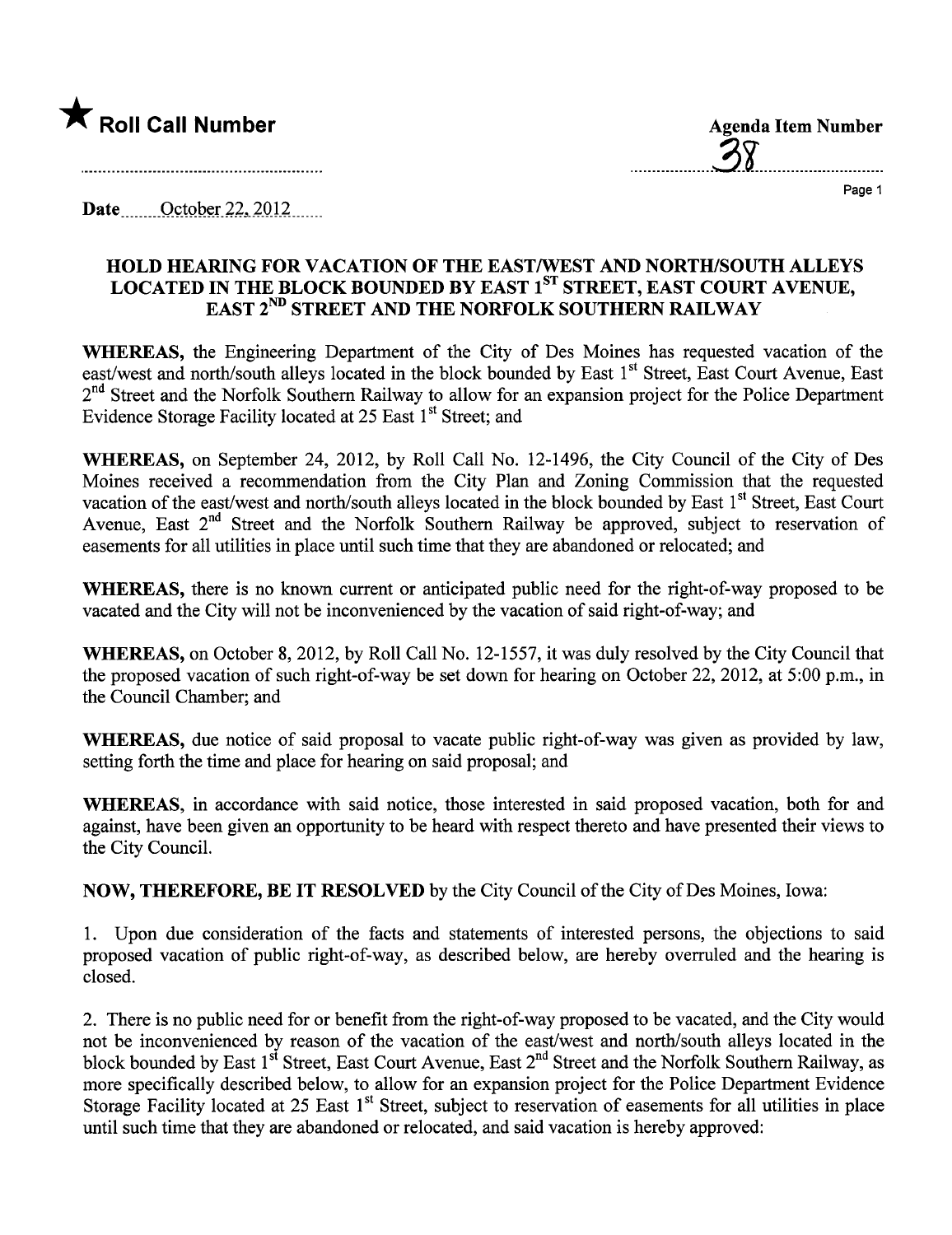

| <b>Agenda Item Number</b> |
|---------------------------|
|                           |
|                           |

Page 2

Date <u>October 22, 2012</u>.......

ALL THAT PART OF EAST/WEST ALLEY RIGHT-OF-WAY LYING NORTH OF AND ADJOINING LOT 13 IN BLOCK D OF SCOTT AND DEAN'S ADDITION TO FORT DES MOINES, AN OFFICIAL PLAT, ALL NOW INCLUDED IN AND FORMING A PART OF THE CITY OF DES MOINES, POLK COUNTY, IOWA.

AND

ALL THAT PART OF NORTH/SOUTH ALLEY RIGHT-OF-WAY LYING BETWEEN THE SOUTHWESTERLY EXTENSION OF THE NORTH LINE OF LOT 16 AND THE SOUTHWESTERLY EXTENSION OF THE SOUTH LINE OF LOT 13, ALL IN BLOCK D OF SCOTT AND DEAN'S ADDITION TO FORT DES MOINES, AN OFFICIAL PLAT, ALL NOW INCLUDED IN AND FORMING A PART OF THE CITY OF DES MOINES, POLK COUNTY, IOWA

3. Upon final passage of an ordinance vacating the said right-of-way, the City Clerk is authorized and directed to forward a certified copy of this resolution and of the affidavit of publication of the notice of this hearing to the Polk County Recorder's Office for the purpose of causing said documents to be recorded.

Moved by to adopt.

PPROVED AS TO FORM:

Glenna K. Frank Assistant City Attorney

| <b>COUNCIL ACTION</b> | <b>YEAS</b> | <b>NAYS</b> | <b>PASS</b>     | <b>ABSENT</b> |  |
|-----------------------|-------------|-------------|-----------------|---------------|--|
| <b>COWNIE</b>         |             |             |                 |               |  |
| <b>COLEMAN</b>        |             |             |                 |               |  |
| <b>GRIESS</b>         |             |             |                 |               |  |
| <b>HENSLEY</b>        |             |             |                 |               |  |
| <b>MAHAFFEY</b>       |             |             |                 |               |  |
| <b>MEYER</b>          |             |             |                 |               |  |
| <b>MOORE</b>          |             |             |                 |               |  |
| <b>TOTAL</b>          |             |             |                 |               |  |
| <b>MOTION CARRIED</b> |             |             | <b>APPROVED</b> |               |  |

## **CERTIFICATE**

I, DIANE RAUH, City Clerk of said City hereby certify that at a meeting of the City Council of said City of Des Moines, held on the above date, among other proceedings the above was adopted.

IN WITNESS WHEREOF, I have hereunto set my hand and affixed my seal the day and year first above written.

City Clerk

Mayor